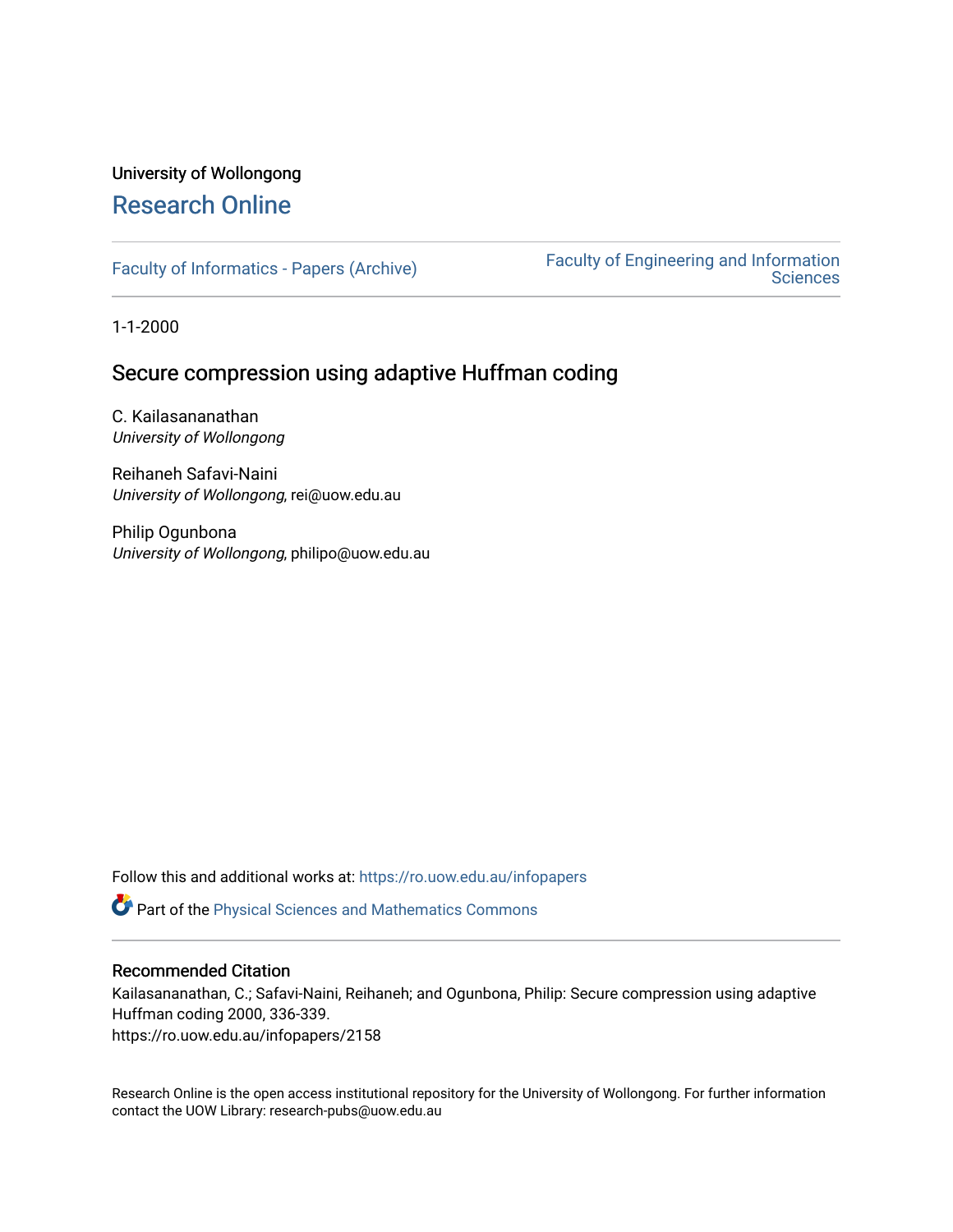# Secure compression using adaptive Huffman coding

## **Abstract**

Recent developments in the Internet and Web based technologies require faster communication of multimedia data in a secure form. Standard compression algorithms such arithmetic coding schemes, and propose methods of protecting against these attacks. In the next section we review DHC, and in Section 3 describe DHC encryption scheme and examine possible attacks. In Section 4, we propose an encryption scheme that protects against the attacks and in Section 5 give the results of our experiments. Section 6, concludes the paper. as JPEG and MPEG use an entropy coding stage. By incorporating security in this stage it it possible to add security to compression systems at very low cost. In this paper we describe a combined compression and encryption scheme using Dynamic Huffman Coding. We examine se- 2 curity of the system and show how to make it resistant against known attacks. We also give the result of incorporating this system into JPEG.

## Keywords

coding, huffman, compression, adaptive, secure

## **Disciplines**

Physical Sciences and Mathematics

### Publication Details

Kailasananathan, C., Safavi-Naini, R. & Ogunbona, P. (2000). Secure compression using adaptive Huffman coding. In L. Guan, R. Liu & P. Beadle (Eds.), IEEE.PCM2000 Conference Proceedings. 2000 1st Pacific-Rim Conference on Multimedia (pp. 336-339). Piscataway, NJ, USA: IEEE - Institute of Electrical and Electronics Engineers Inc..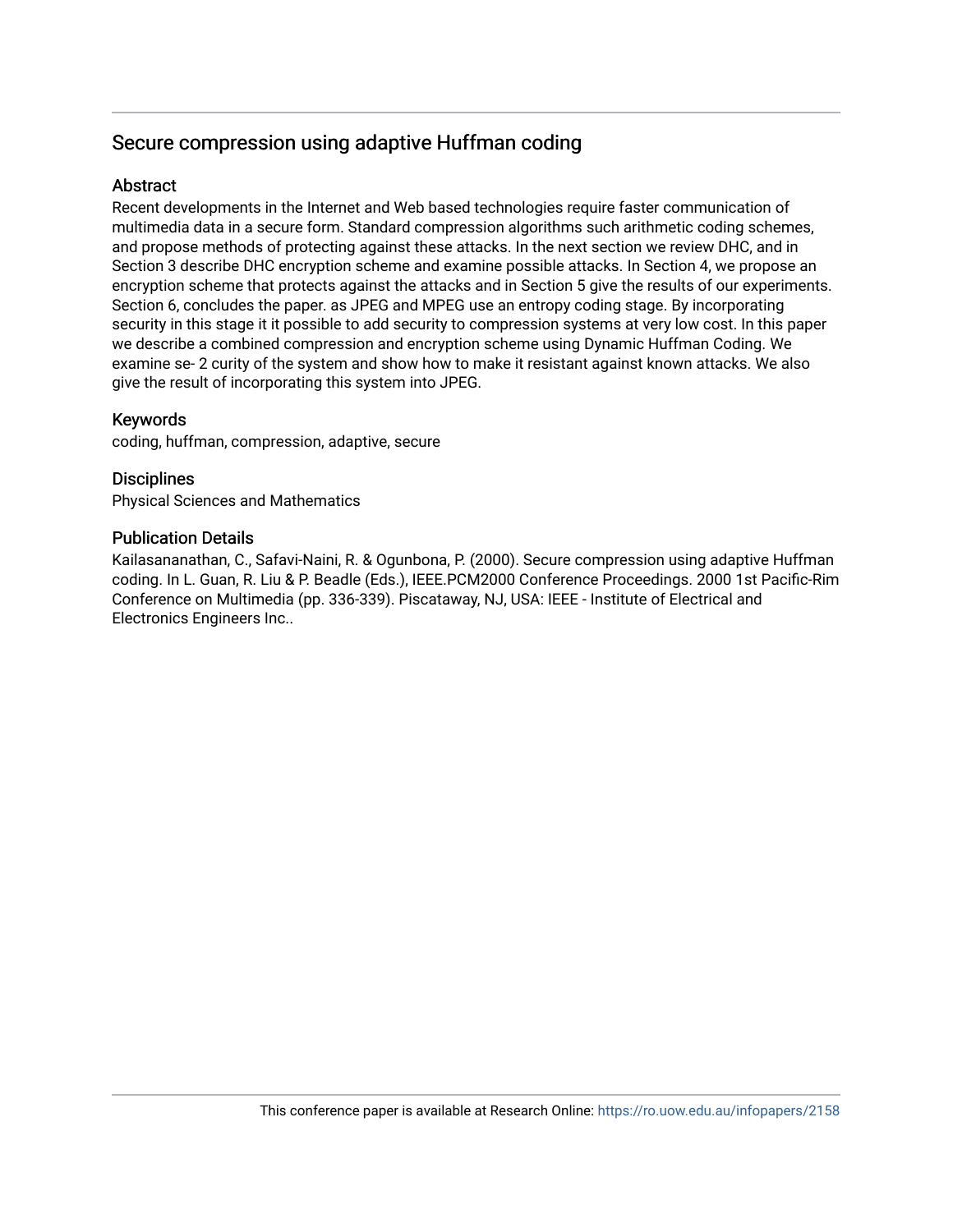# Secure Compression using Adaptive Huffman Coding

C.Kailasanathan , R.Safavi Naini and P.Ogunbona

Center for Computer Security Research, School of IT and Computer Science, Wollongong University, NSW2522, Australia. e-mail: ck12@uow.edu.au

July 21, 2000

## **Abstract**

Recent developments in the Internet and Web based technologies require faster communication of multimedia data in a secure form. Standard compression algorithms such as JPEG and MPEG use an entropy coding stage. By incorporating security in this stage it it possible to add security to compression systems at very low cost. In this paper we describe a combined compression and encryption scheme using Dynamic Huffman Coding. We examine se- 2 curity of the system and show how to make it resistant against known attacks. We also give the result of incorporating this system into JPEG.

## 1 **Introduction**

Adding encryption to compression algorithms is an attractive proposition which could result in combined security and compression and so more efficiency. The main challenge is to design secure systems without degrading compression performance.

Entropy coding algorithms such as Huffman coding [1] and arithmetic coding [2] are not only used for lossless compression but also used as part of lossy compression algorithms such as JPEG (Joint Photographic Experts Group) [13] and so adding security to them will result in securing the larger systems too. Witten and Cleary [11] proposed a method of adding encryption to arithmetic coding. However a number of attacks were published against their proposed systems [9, 12] and their extensions, which clearly showed designing secure compression systems is not an easy task.

In this paper we propose a secure compression system based on Dynamic Huffman Coding. *Hu.ffman coding* is an optimal compression algorithm that in its simplest form uses probabilities of characters in the input sequence as a model for the input source, and produces codewords whose lengths are inversely proportional to their probabilities. In *Dynamic Huffman Coding (DHC)* the model is updated and the codeword representing a symbol changes with its position in the input stream. Following Witten and Cleary approach, we will use the model as the key information and obtain a secure compression system.

We show that the resulting system is vulnerable to attacks which have been already proposed against secure arithmetic coding schemes, and propose methods of protecting against these attacks.

In the next section we review DHC, and in Section 3 describe DHC encryption scheme and examine possible attacks. In Section 4, we propose an encryption scheme that protects against the attacks and in Section 5 give the results of our experiments. Section 6, concludes the paper.

### **Dynamic Huffman Coding**

Dynamic Huffman coding was independently proposed by Faller [3] and Gallager [4] and considerably improved by Knuth [5] and Vitter [6]. The algorithm uses a *code* tree which is a weighted binary tree capturing the statistics of the input stream and forming the coder's model. Each leaf of the tree corresponds to one alphabet symbol and the weight of the leaf represents the current frequency of that symbol in the input stream representing the weights of each alphabets. Two nodes with a common parent in a code tree are called *siblings.* The weight of an internal node is the sum of the weights of its siblings. Nodes are numbered in increasing order starting from the bottom left node to bottom right node, followed by the nodes in the layers above again from left to right, until the root node is reached. *A binary tree is said to have sibling property*  if listing the nodes using the above ordering results in a non-decreasing sequence. Gallager [4] proved that a binary prefix code is a Huffman code if, and only if, the code tree has the sibling property. In a dynamic Huffman tree the structure will be maintained in such a way that sibling property is preserved.

To encode an input symbol, first the the current Huffman tree is used to generate the codeword and then the weight of the leaf corresponding to the incoming symbol is updated. This update will flow through the whole tree. IT because of updating of the weights, the sibling property is violated a new round of tree updates that involves the exchange of the nodes and their corresponding subtrees, will be applied to reinstate the property. Details of the update can be found in [6].

In implementing the above algorithm, a *halving* process is introduced. Halving is invoked if the weight of the root node reaches  $W_{max}$  which is the maximum possible weight of a node. In this case the weight of each node will be replaced with half its original value. This ensures that the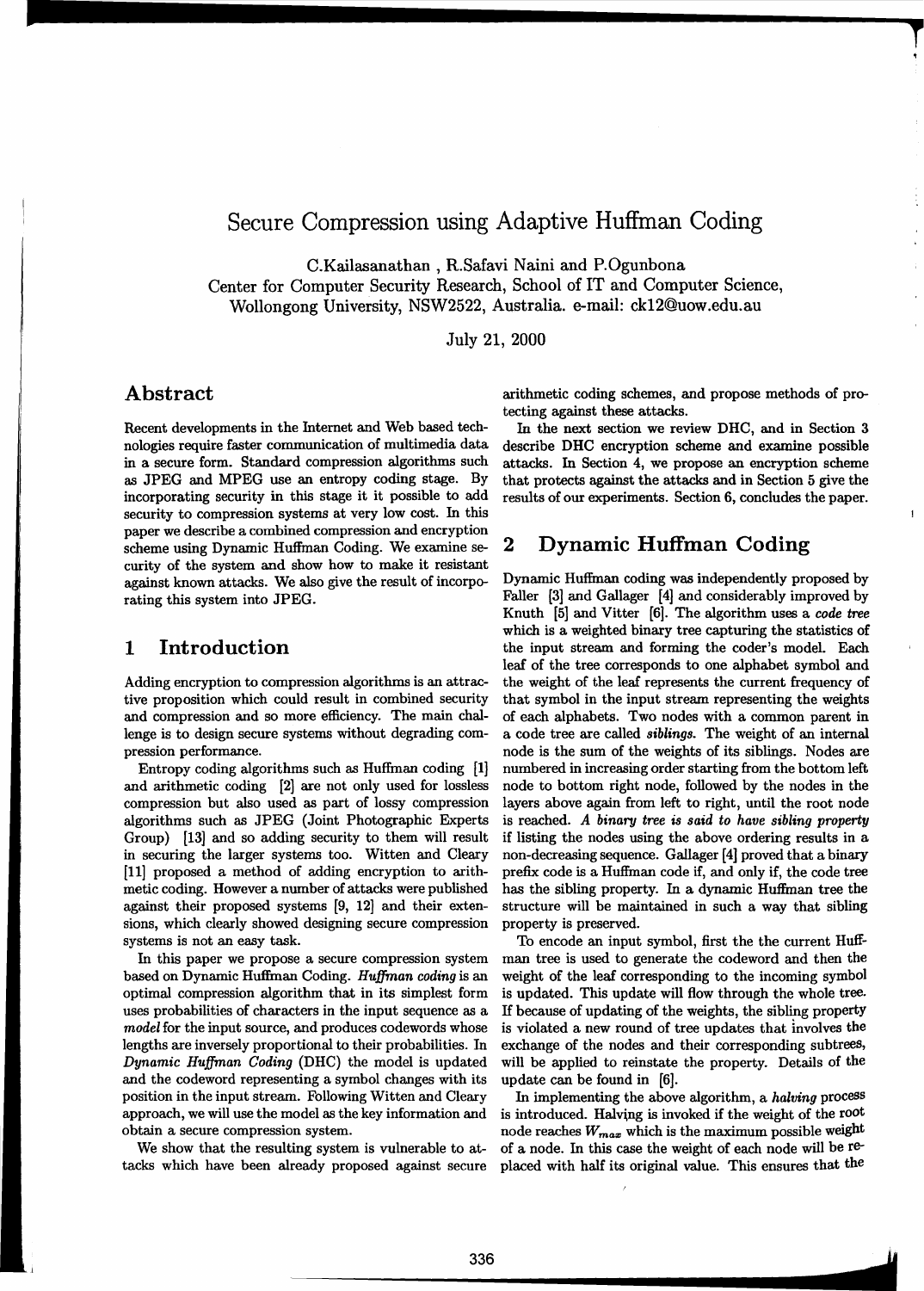tree structure is not changed and model statistics (probabilities) are also intact. For example if a 16-bit unsigned integer is used for storing  $W_{max}$ , weights up to  $2^{16} = 65535$ can be accommodated.

#### Huffman Coding Encryption 3 **Schemes**

Static Huffman uses a fixed codebook. To add security one can use the codebook as the key. However the resulting system will be vulnerable to simple chosen plaintext attack and hence will not be secure. Using Dynamic Huffman coding is more promising as the codebook is not fixed.

Adaptive Huffman coding encryption scheme is further motivated by the following observations [11].

1. Model for DHC with reasonably large alphabet set (for example, 8 bit per symbol) would be very large and so the key space would be enormous.

2. An adaptive model depends on the entire transmitted text and finding the key would require tracking the changes to the model through the whole text.

The system may work in one of the following two ways [11].

The key is the initial tree which will be Scheme 1: securely sent to the decoder. The secret information includes the shape of the tree and the set of weights attached to the nodes and leaves.

*Scheme 2:* The initial model is public. Encoder and decoder share a secret key sequence which is run through their encoders and updates the code tree. The output is suppressed. At the end of the string the tree has a structure and weights that is unknown for outsiders.

#### $3.1$ Security of the schemes

The first step in evaluating security of a system is to find the size of the key space. In DHC encryption schemes 1 and 2, the key is the initial tree and the secret pseudorandom string, respectively. In the former case the size of the key space is the number of all possible trees. Assuming there are  $n$  symbols in the alphabet, the total number of possible trees is obtained as follows. The number of binary trees with *n* leaves is  $\frac{\binom{2n-1}{n-1}}{n}$ , known as Catalan number [8]. The number of possible Huffman trees with  $n$  distinct symbols, that is the number of possible keys for Scheme 1, will be

$$
n!^{\binom{2n-1}{n-1}} = \frac{(2n-1)!}{(n-1)!}
$$

1

The size of the key space for Scheme 2 is  $2^{\ell}$  where  $\ell$  is the length of the secret string.

It is important to note that the size of the key space only gives an upperbound on the level of security. To have a realistic assessment of the security of the system possible attacks on the system must be considered.

#### **Attacks on Huffman Coding**  $3.2$

Ciphertext only attack on static Huffman codes with three symbols has been analysed by Mohtashemi [7]. Extending this analysis to higher number of symbols, for example 256 symbols, and dynamic models is a daunting task. Moreover such study will be mainly of theoretical interest because the attack model is very restricted and in practice the adversary is much more powerful. In the following we extend two attacks originally proposed on adaptive arithmetic coding encryption schemes to DHC encryption schemes.

### Bergen and Hogans (BH) attack for adaptive Huffman

Bergen and Hogan [9] proposed an attack on adaptive arithmetic coding encryption scheme. The attack is chosen plaintext and allows the attacker to feed plaintexts of his choice to the encoder and modify the model into a known form. That is, it uses the adaptiveness of the system to direct into a known state. Once the model is known the attacker can decrypt the communication.

The attack scenario is as follows.

1. The system is a DHC encryption scheme 1 or 2.

2. Attacker can send any sequence of symbols to the encoder and obtain the output.

3. Attacker has a decoder.

The attack proceeds as follows.

1. The attacker sends a long string of a single symbol  $\phi$ to cause halving. If the string is chosen long enough, with enough number of halving occurring  $\phi$  eventually moves to the top right hand side of the tree and frequencies of all other symbols become 1. If more  $\phi$  are sent so that another halving occurs the frequency of  $\phi$  will become a constant after each halving. We refer to this state of the tree as synchronised state. In the synchronised state inputing each extra  $\phi$  will produce a constant output of 1. At this stage the attacker does not know the positions of other symbols in the tree.

2. If the attacker sends a sequence of a second symbol and observes the output, because of the sibling property of the coder, the symbol will migrate towards the right top of the tree. If halving occurs during this process, already ordered symbols will not be affected. When the encoder starts emitting the first 01 the attacker will know that the second symbol has reached its final position in the tree. The attacker repeats the procedure for the third and fourth symbols until all the symbols in the tree are ordered.

The code tree will look as Figure 1. Now the model can be verified by decoding a message.

To protect against this attack a proposal by Bergen and Hogan can be adapted. The basic approach is to change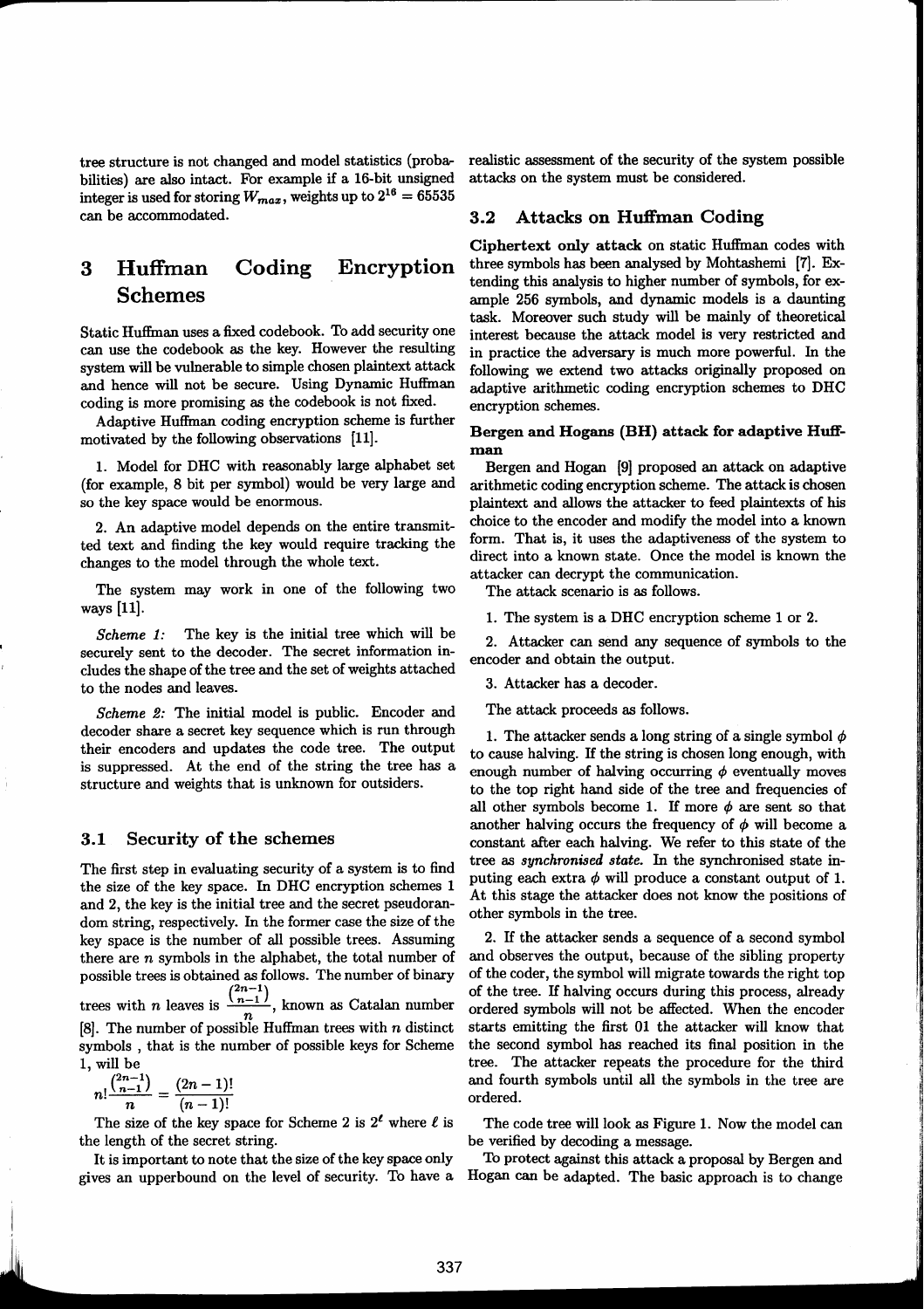

Figure 1: Code Tree

the maximum frequency,  $W_{max}$ , using a synchronous pseudorandom sequence in the encoder and decoder. Since halving occurs when  $W_{root} = W_{max}$  the halving points become unpredictable. This randomization might reduce the compression rate and cannot prevent the model being modified. Lim, Boyd and Dawson [12] suggest regular resetting of the model during encoding a message which discards the model modified by an attacker.

### Lim, Boyd and Dawson Attack

Bergen and Hogan attack does not find the key. Lim, Boyd and Dawson showed [12] a chosen plaintext attack on arithmetic coding encryption that discovers the key. The attack can also be extended to DHC encryption scheme to find the code tree. The basic idea is to send single character to the encoder and observe the output which in the case of DHC encryption reveals the position of the corresponding leaf. The encoder is reset to its initial state and the next symbol is sent to the encoder. In this way the position of all symbols and hence the structure of the code tree will be known however the weight of the nodes cannot be determined.

To protect against this attack, the system must not be resetable: that is the effect of the incoming symbols should not be removable from the model.

### **Securing Dynamic Huffman En-** $\boldsymbol{4}$ cryption System

In the following we describe two methods of providing protection against BH attack, which is the main attack on DHC encryption system. The first method is masking the output such that the adversary cannot distinguish the state of the model by observing the output, and the second one is by making the system semi-adaptive.

### 1. Masking the output of an adaptive Huffman encoder

As noted earlier the basic approach in BH attack is to flood the model with a particular symbol and by observing the output to determine the state of the symbol in the code tree. To prevent the attack we can corrupt the observation data used by the adversary.

Two possible methods are i) buffering the output that removes the symbols boundaries and makes the input output relationship more complex, and ii) permutation that hides the repetitive sequences that mark synchronised state of the model.

Buffering masks the separation between each codeword and prevents the attacker from knowing the exact beginning/ending of a codeword. We assume a 1 byte buffer is used in the output and describe masking through an example.

When the model is flooded with a sequence of the same symbol, the system will ultimately produces a string of  $a_1 = 1111111$ . Knowing *n*, the number of symbols used to reach this stage, the attacker can send another sequence of length at most *n* until a sequence of  $a_2 = 01010101$ , is obtained. This process is continued until the attacker can synchronise the whole tree. For the third symbol, the buffer will be filled with multiple copies of 001 which depending on the starting point can produce one of the following blocks:  $a_3 = 00100100, a_4 = 10010010, a_5 =$ 01001001.

If we only consider the top 5 levels of the code tree. masking must be applied to  $A = \{a_1, a_2 \cdots a_5\}$ . A simple masking is to replace elements of  $A$  with another set of blocks  $B = \{b_i, i = 1, \dots 5\}$ . This mapping will be secret and its inverse will be used in the decoder. In this case to avoid erroneous decoding, it is necessary to map back elements of  $B$  to elements of  $A$ . So, masking will consist of a hidden substitution of elements of  $A$  with  $B$ , and those of  $B$  with  $A$ . Let  $a$  and  $b$  denote the sizes of  $A$  and  $B$ respectively, and  $m$  denote the size of the alphabet set. Then *B* can be chosen in  $\binom{m}{a}$  and the masking table may be defined in  $(a!)^2 \times {m \choose a}$ . However although masking can hide the exact form of an output block but cannot hide the repetitive nature of the output sequence, as it replaces a sequence of  $a_i$  with a sequence of  $b_i$ s. This means that in this basic form masking cannot prevent detection of the synchronised state.

A possible solution is to use more than one substitution table and use a pseudorandom generator to alternate between them. To minimise the amount of storage, one can use a master table  $T$  and a number of other tables  $t_1, \dots, t_u$  which are obtained by permuting the rows of T. If T has  $\ell$  rows, then the tables can be chosen in  $\binom{\ell!}{n}$  ways. Combined with the number of ways of constructing  $T$ , the result will be a huge key space which makes the exhaustive key search infeasible.

By increasing the length of the buffer and considering more levels of the trees the size of the key space can be further increased.

### 2. Semi-adaptive Time Variant Modeling

Barbir proposed [10] a semi-adaptive modeling approach for combined compression and encryption using arithmetic coders. The basic idea is to introduce some randomness into model probabilities. This is achieved by performing updates at random intervals specified by the